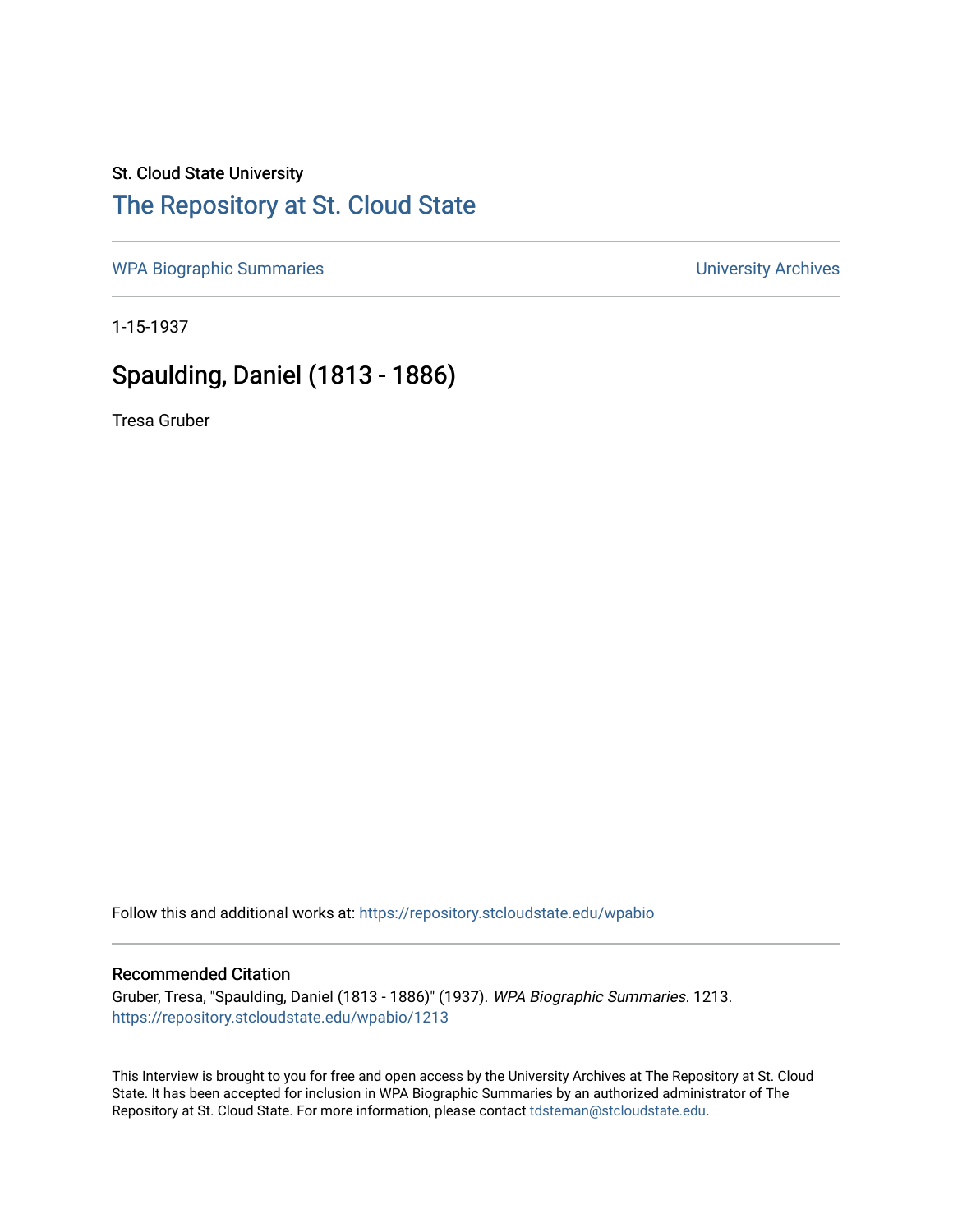SPAULDING, DANIEL File No.  $B-1255$ 

 $\frac{1}{\sigma} \frac{1}{\sigma} \frac{1}{\sigma} = -\frac{1}{\sigma}$ 

One of the old and prominent early settlers of Maine Prairie was Daniel Sapulding. He was born in Kennebec County, Maine, in 1813, and came to Maine Prairie, in 1856. His wife and sons. Alonso, David, Thomas and George, joined him in the fall. He took a claim and lived on it until his death, in 1886. His wife survived him three years. Mr. Spaulding was deacon of the Methodist Church and was the mainstay of that church while he lived.

> Copied from: History of Maine Prairie Page 30 Date Copied: January 15, 1937 Copied by: Tresa Gruber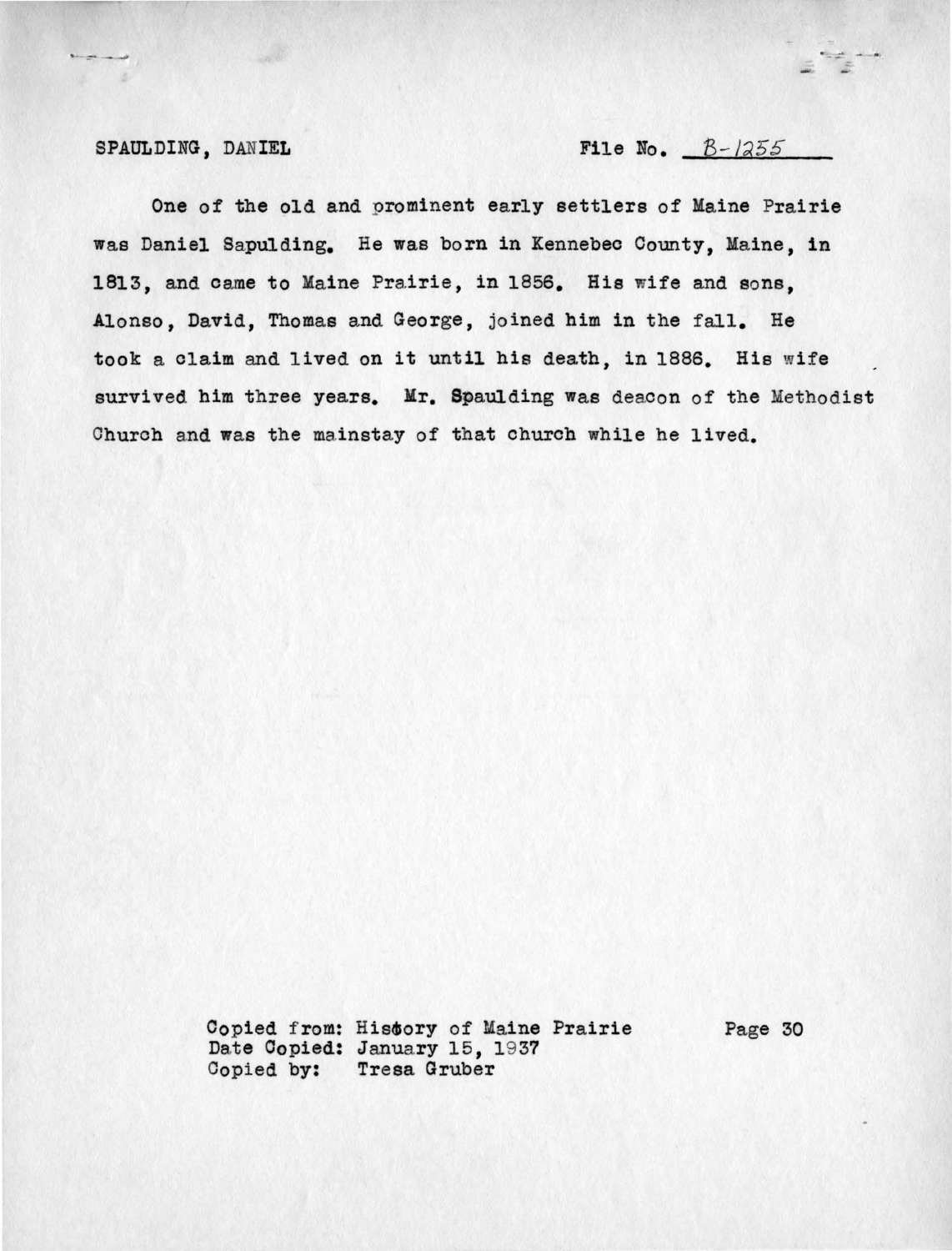TAKEN FROM THE CENSUS RECORDS OF 1860 Enumerated July 18, 1860 -- By C. Grandelmeyer Post Office -- Marysville Page No. 99

| Orlonso Spaulding | Age 25 |
|-------------------|--------|
| <b>Sex</b>        | Male   |
| Occupation        | Farmer |
| Born              | Maine  |
| Hannah Spaulding  | Age 21 |
| <b>Sex</b>        | Female |
| Occupation        |        |
| Born              | Maine  |